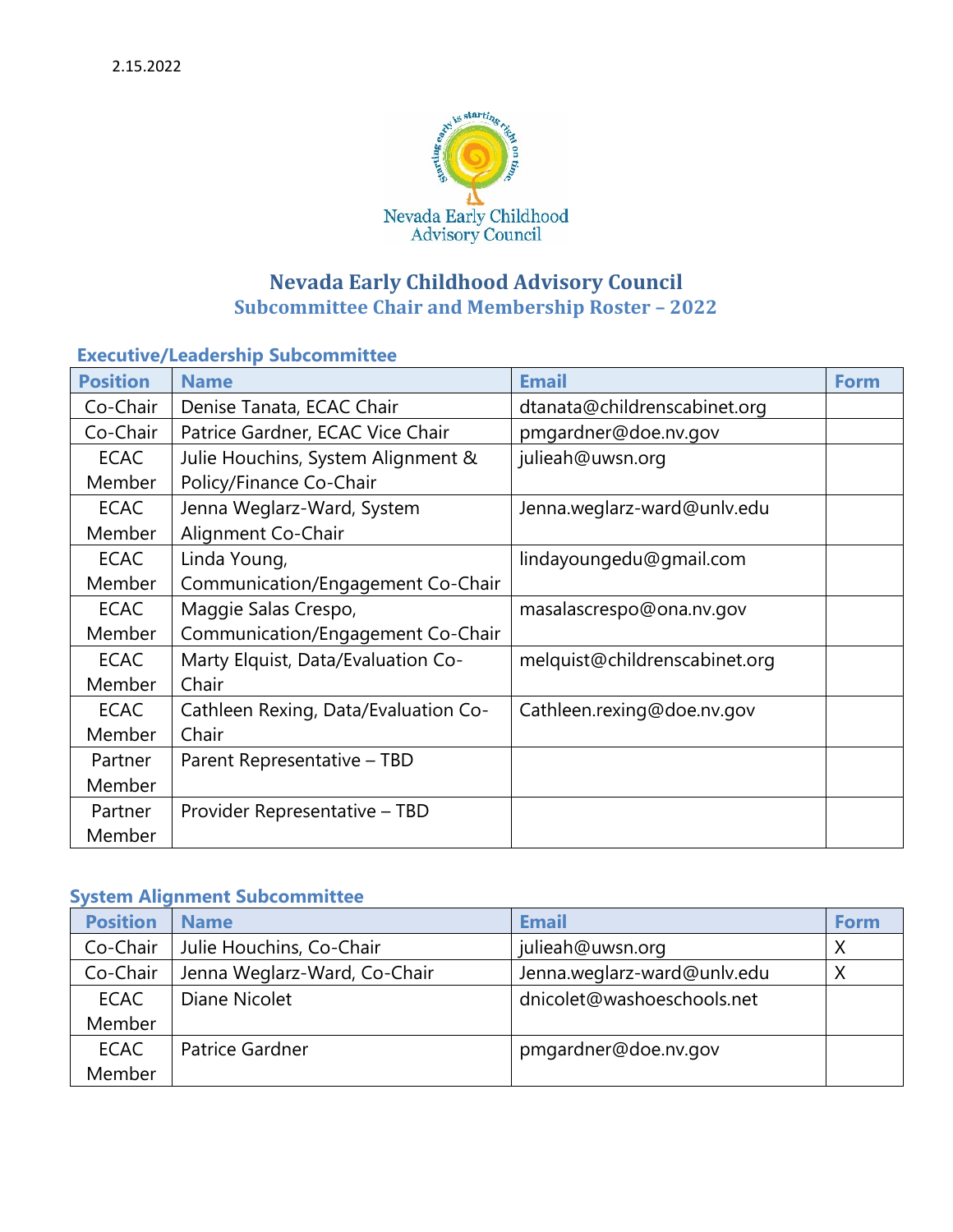| <b>Position</b> | <b>Name</b>           | <b>Email</b>                   | <b>Form</b> |
|-----------------|-----------------------|--------------------------------|-------------|
| <b>ECAC</b>     | Tina Springmeyer      | tspringmeyer@washoeschools.net |             |
| Member          |                       |                                |             |
| <b>ECAC</b>     | Denise Tanata         | dtanata@childrenscabinet.org   |             |
| Member          |                       |                                |             |
| Partner         | <b>Emily Champlin</b> | echamplin@doe.nv.gov           |             |
| Member          |                       |                                |             |
| Partner         | Kaitlin Lewallen      | klewallen@doe.nv.gov           |             |
| Member          |                       |                                |             |
| Partner         | Anna Severens         | aseverens@doe.nv.gov           |             |
| Member          |                       |                                |             |
| Partner         | Rachel Stepina        | rachel.stepina@doe.nv.gov      |             |
| Member          |                       |                                |             |

## **Communications & Engagement Subcommittee**

| <b>Position</b> | <b>Name</b>                   | <b>Email</b>                    | <b>Form</b> |
|-----------------|-------------------------------|---------------------------------|-------------|
| Co-Chair        | Dr. Linda E. Young, Co-Chair  | lindayoungedu@gmail.com         |             |
| Co-Chair        | Maggie Salas Crespo, Co-Chair | masalascrespo@ona.nv.gov        |             |
| <b>ECAC</b>     | Carrie Paldi                  | capIdi@learningcaregroup.com    |             |
| Member          |                               |                                 |             |
| <b>ECAC</b>     | Alberto Quintero              | albertoquintero@doe.nv.gov      |             |
| Member          |                               |                                 |             |
| <b>ECAC</b>     | Dr. Rebecca Meyers            | rebeccahoodmeyers@gmail.com     |             |
| Member          |                               |                                 |             |
| <b>ECAC</b>     | Patrice Gardner               | pmgardner@doe.nv.gov            |             |
| Member          |                               |                                 |             |
| <b>ECAC</b>     | Tina Springmeyer              | tspringmeyer@washoeschools.net  |             |
| Member          |                               |                                 |             |
| <b>ECAC</b>     | Denise Tanata                 | dtanata@childrenscabinet.org    |             |
| Member          |                               |                                 |             |
| Partner         | Brianna Cambra                | bcambra@childrenscabinet.org    |             |
| Member          |                               |                                 |             |
| Partner         | Sara Schrichte                | sschrichte@childrenscabinet.org |             |
| Member          |                               |                                 |             |
| Partner         | Mia Pace                      | mpace@doe.nv.gov                |             |
| Member          |                               |                                 |             |